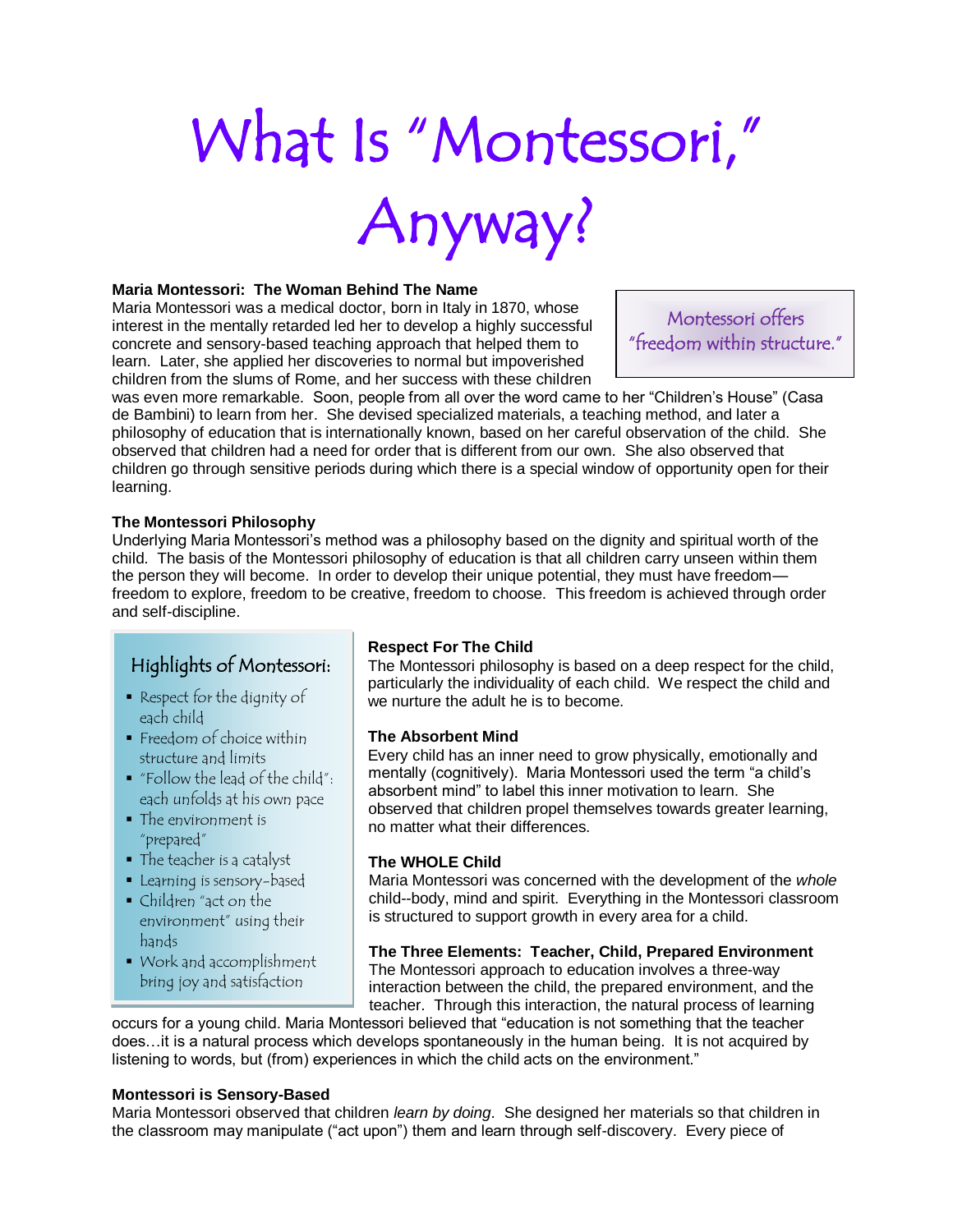Montessori equipment has its basis in sensory discrimination. This means that children touch, see, taste, hear, and feel the materials. They then learn to classify and categorize their experiences, which lead them to understand different concepts. As young children grow, they develop sensitivities for the more intellectual pursuits of mathematics and language. But even these materials have their basis in sensory discrimination. Being an acute observer, Dr. Montessori learned what recent brain research has shown us: the development of a child's senses precedes the development of higher thinking capacities.

#### **Following The Lead Of The Child**

Maria Montessori found that every child has his own unique pace of development. The Montessori approach is based on trusting this natural process and "following the child's lead," rather than directing it. Presentations are given to children on an individual basis, or in small groups of two or three, as the child is interested in a material and the teacher sees a readiness to absorb the information.

#### **Sensitive Periods**

During a "sensitive period," a child is drawn to a material and a unique window of opportunity is open to him or her to easily absorb that information. For instance, a child may suddenly begin exploring numerals

(math area) and soon the information just "clicks". hurried or interrupted during the state of this work. He needs to



repeat it often. Sometimes, another child may want a turn with the material that the child is using. In a Montessori classroom, we would not talk about sharing in this situation. Instead, we would allow the first child to develop concentration skills by continuing to use the material, and we would encourage the second child to watch, thereby developing patience and learning through observation.

The environment is purposefully arranged for the child with specially designed materials. Many materials are self-teaching and most are self-correcting.

#### **The "Prepared Environment"**

In order to help children with the monumental task of mastering all the sights and sounds and sensory impressions that bombard them, Maria Montessori developed what she called "the prepared environment." The prepared environment maintains an order—or framework—through which children can evaluate and classify their sensory input. The prepared environment allows a child to explore at her own speed, according to her own capabilities and her own interests.

In the prepared environment, shelves are open, which encourages children to freely choose and explore. Montessori classroom materials are designed to meet the needs of young children's sensitive periods. Many are beautifully made of wood and neutral colors.

Children focus on *how* they do what they do in a Montessori classroom. They focus on their *own* growth and development—not how they do in relation to

others. They help one another to achieve mutual success, rather than competing among themselves. Without the stress of competition, children are freer to experience the natural joy that is intrinsic to learning.

#### **The Hand Is Teacher Of The Child**

The prepared environment is structured to allow children to use many different materials independently, although the teachers will demonstrate them. Maria Montessori believed that children children's hands are their chief teachers, since they learn by doing. Children develop concentration and good working skills by focusing attention on the task they are performing with their hands. She valued children's efforts,

and she did not attempt to correct them. She believed they were learning by self-discovery. For this reason, many of her materials are self-correcting. For example, the knobbed cylinders will only fit back into the block in the correct order.

A child's play is his "work." The Montessori materials are called "jobs."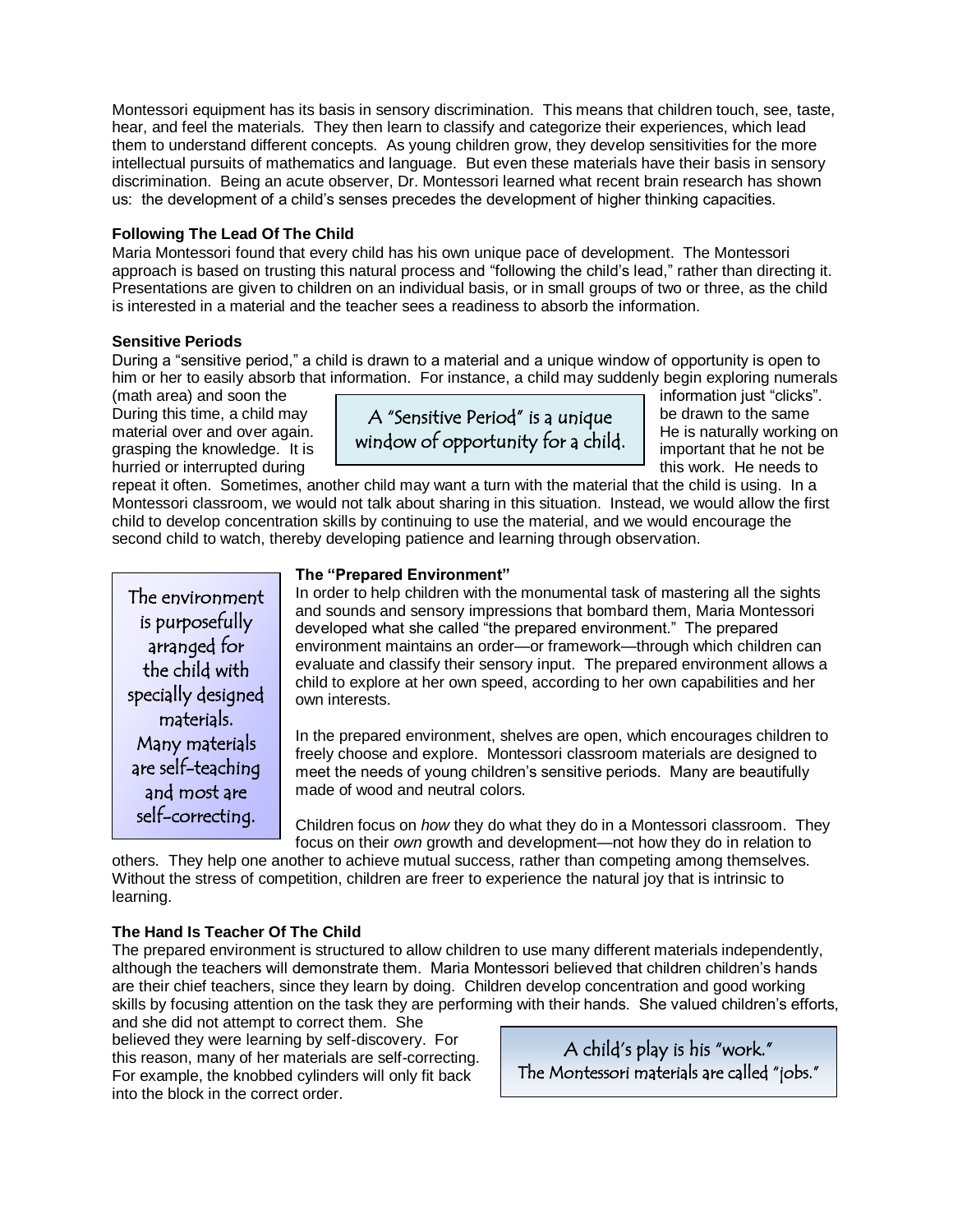#### **"Jobs" and "Work"**

Maria Montessori knew the intrinsic value of "work." It is the *inner* pleasure of a job well done that brings us a sense of accomplishment. A child will need this to sustain him in his work for his entire life. Maria Montessori understood that a child's play is his work, and for this reason she called her Montessori materials "jobs." She believed that we should not make children dependent on adult praise for what they do because it robs them of their own deeper feeling of satisfaction. A child's delight in the process of discovery is more important than the outcome. So when we talk about a child's artwork, we say, *"You used red and green and made long horizontal lines,"* rather than placing a judgment that it's *"good"* or *"pretty."*

Montessori teachers are facilitators who open doors and then stand aside.

#### **The Teacher Is A Catalyst**

In a Montessori classroom, the teacher is the catalyst that activates the relationship between the child and the "prepared environment." She shows the child, she does not tell him. She helps the child focus his attention, she demonstrates materials to him, and then she allows him to work on his own. She shows respect for the child by not getting in the way of his self-discovery. A Montessori teacher does not push a child, but rather follows the child's lead. By constantly observing, she stays aware of the needs and abilities of each child. She will "invite" a child to learn by introducing new materials appropriate to his or her stage. She nurtures the child's natural

unfolding through modeling and demonstrating.

#### **Freedom Within Limits**

The Montessori classroom is a steppingstone to the larger world. Children must eventually learn to live within a society that has rules and laws. The Montessori classroom has clear expectations for behavior

that children learn to follow. The Montessori **produces and the montest of the Montessori** philosophy promotes success by making children aware  $\overline{C}$   $C_1$   $C_2$   $C_3$   $D_4$   $D_5$   $D_6$  of the rules when they first enter the classroom, rather than informing them of the rules when they have broken them. Children are introduced to ground rules during an  $\begin{vmatrix} 2 \\ \end{vmatrix}$  We use walking feet orientation and the group discusses them. Sometimes, they decide  $\frac{1}{2}$  and  $\frac{1}{2}$  and  $\frac{1}{2}$  and  $\frac{1}{2}$  decide on

#### 1.) We use friendly hands.

- 2.) We use walking feet.
- 3.) We only call people by their names.

Classroom Rules

additional rules together.

#### Exercises of Grace & Courtesy

We say hello, we shake hands, we say, "I'm sorry," we say "please" and "thank you," we clean up after ourselves, we practice our table manners, and at Snack Time, we wait until everyone is served. Then we say, "Bon appetite. We may eat."

#### **Respect For Self and Others**

Many people comment on the remarkably respectful atmosphere of the Montessori classroom. Teachers model respect of children, and children model respect for each other. One of the most important aspects of a Montessori

environment is children learning about each other. Through their daily interactions, they develop a true sense of community. They learn to respect each other's needs and to value each other's work. They learn to solve problems together peaceably. They learn tolerance and an appreciation of differences. They share a care and concern for others and for their environment. They learn that we are all linked by common needs and feelings.

#### **Learning "The Montessori Way"**

Children have many opportunities for free choice during their day, but they must follow the order and structure of the classroom. When they first enter school, children are introduced to the practices of the classroom. They are shown how to work at the table or how to get a rug and work on the floor. They are shown the proper way to carry a pencil and scissors, how to take materials from the shelf, and then return them to the same place. They learn not to touch another person's job, and they are shown how to observe another child at work and not intrude upon her. They are introduced to pushing in their chair when they get up. These things are done for the comfort and safety of the group. Children learn that they may move from one room to another, but they must first clean up and put their job away. They may work alone or in

#### How Does It Work?

*A teacher will ask a child if he would like to do the red rods, for example, and he is free to decline or suggest another job. When the teacher is working with one child, she may invite another child to join them in their work. But she will do so only after she has asked the permission of the first child.*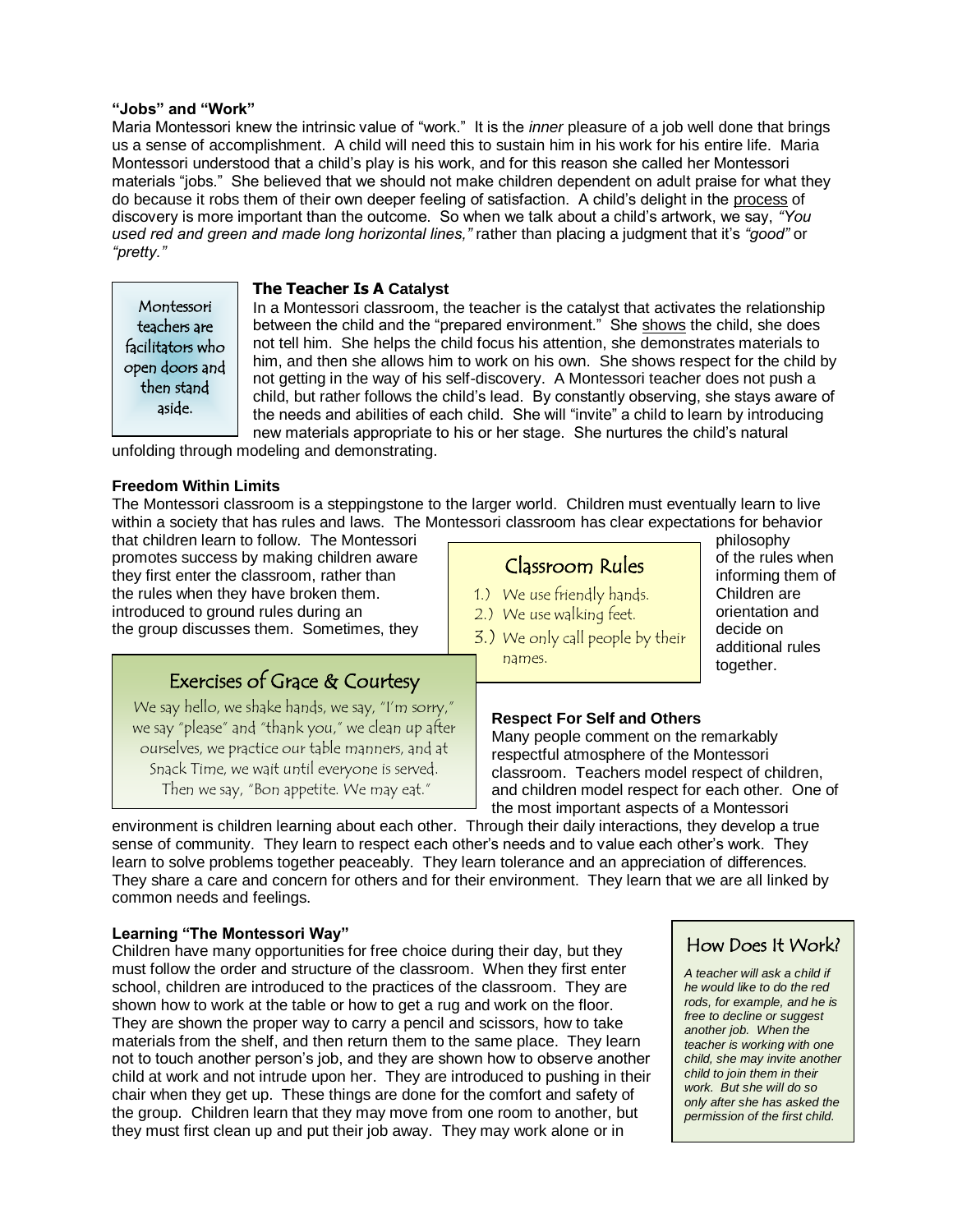groups. They may choose any job they want, but they may not choose *not* to work at all.

#### **The Four Areas In Montessori**

The basic Montessori equipment is divided into four main areas: Practical Life, Sensorial, Language and Mathematics. Each area occupies a different section of the room.

# Practical Life

 Care of the Person, Care of the Environment, Exercises of Grace & Courtesy

Practical Life is one of the first areas a young child is drawn to explore. These activities parallel the activities of daily living. These are some of the most important jobs in the classroom because they meet the child's need for movement, balance and coordination. They develop poise and confidence. Some exercises focus on care of the self, such as blowing your nose. Other exercises teach social skills to help children relate to peers and adults (i.e. saying "please" and "thank you" and using table manners). Practical Life activities help children cope with day-to-day situations, become self-reliant, and develop a positive selfimage.

# Practical Life Jobs:

- Buttoning, snapping, tying
- Pouring, spooning, mixing (both liquids and dry ingredients)
- **Squeezing sponges, sweeping**
- Clipping clothespins, folding napkins
- Hammering, setting the table
- Serving another child snack
- Using tongs, tweezers, droppers, basters
- Arranging flowers, polishing silver



## $\triangle$  Sensorial

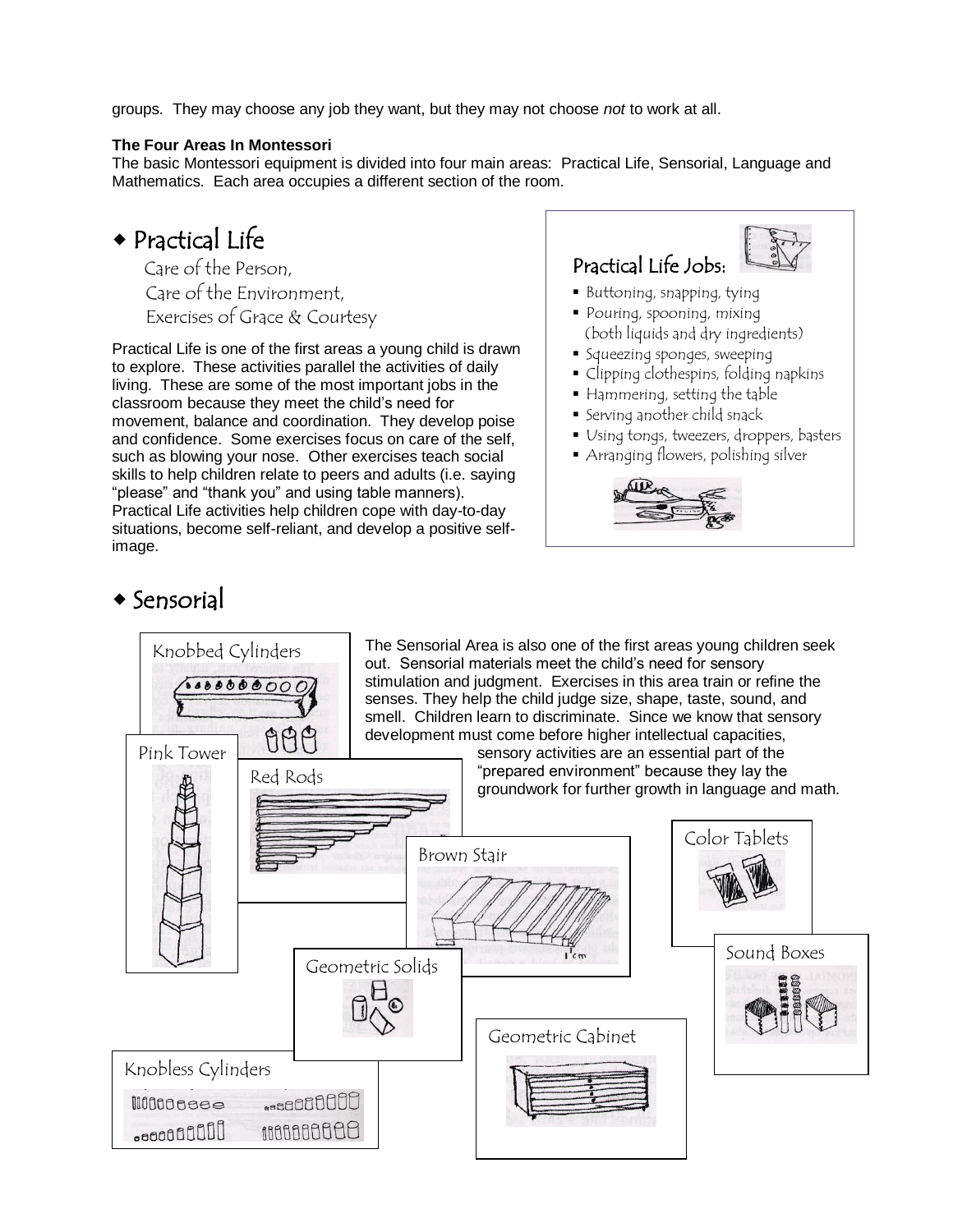# Language

The child begins his language work by first analyzing sounds and paying attention to the sequence of sounds in the names of objects familiar to him. Much conversation and vocabulary-building precedes work

with written letters in the Montessori classroom. Written letters are introduced in the form of the *Sandpaper Letters* so that a child hears the name and feels the shape of any sound he learns.



From here, a child can move on to wordbuilding. Children use the *Metal Insets* in this area to develop the manipulative skills for writing. Maria

Montessori had a strong sense of



Sandpaper Letters

children "writing to read." Geography and science are also extensions of the Language area, and activities are presented for children to learn about their physical and cultural world through puzzles, displays, and experiments.

# Mathematics





Phonetic Object

Game